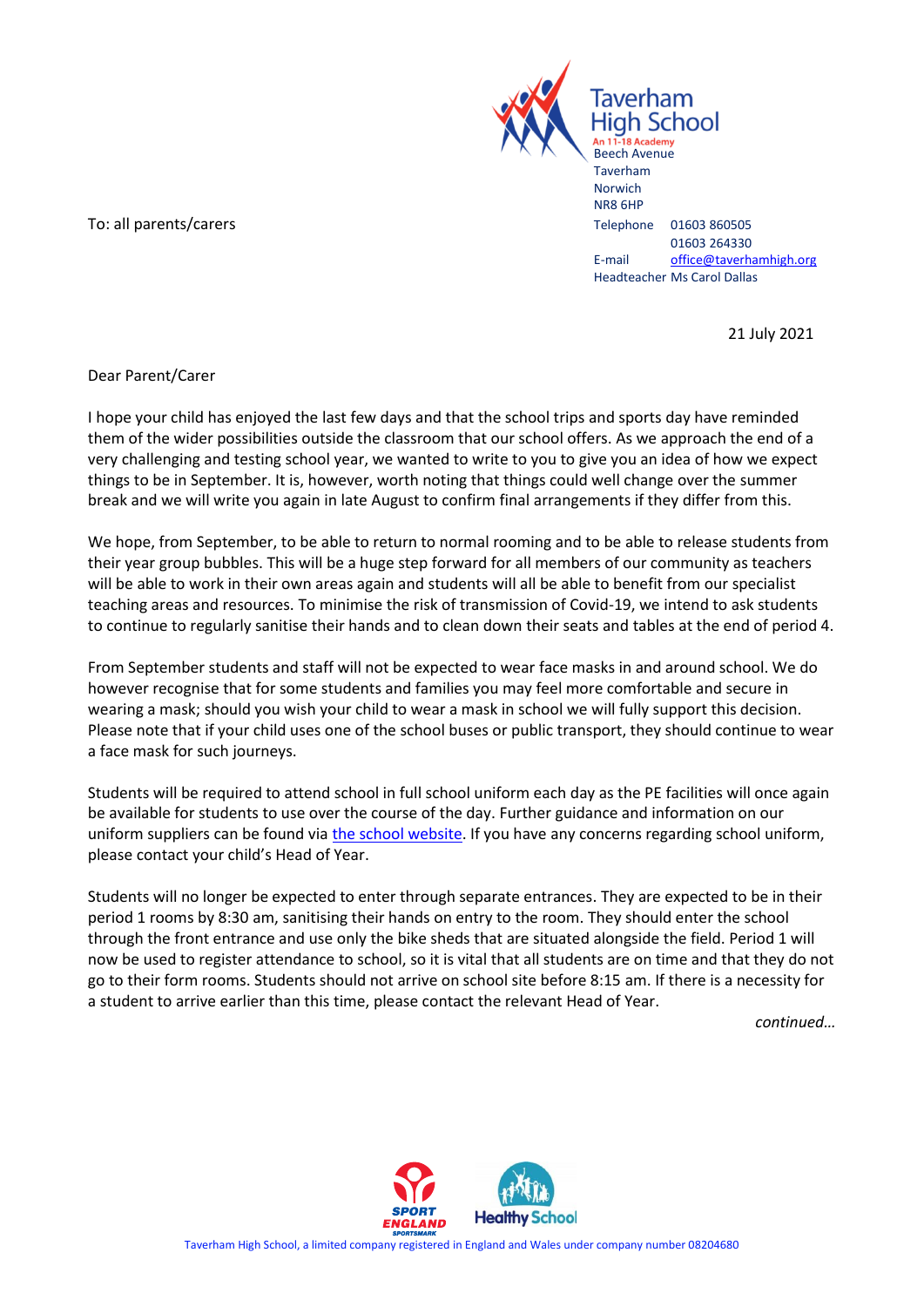| <b>Period</b>        | <b>Start</b> | End   |
|----------------------|--------------|-------|
| $P1 +$ registration  | 08:30        | 09:35 |
| P <sub>2</sub>       | 09:35        | 10:35 |
| <b>Break</b>         | 10:35        | 10:55 |
| P <sub>3</sub>       | 10:55        | 11:55 |
| P4                   | 11:55        | 12:55 |
| Lunch                | 12:55        | 13:40 |
| <b>Tutor time</b>    | 13:40        | 14:00 |
| P <sub>5</sub>       | 14:00        | 15:00 |
| P6 (sixth form only) | 15:00        | 16:00 |

The school day will revert to pre-Covid timings, as below:

As you will be aware, the Government has once again asked that schools offer all students the opportunity to be tested twice for Covid-19 in September to minimise the chance of a local school closure and a disrupted start to the school year. Therefore, as last year, we will stagger the return of students to facilitate testing. It is also advised that students continue completing lateral flow testing throughout the summer holidays.

On Monday 6 September we will invite all Year 7 and Year 8 students into school to be tested. These students will then return to school on Tuesday 7 September for class teaching.

Years 11, 12 and 13 will be invited into school for testing on Tuesday 7 September, with their teaching starting on Wednesday 8 September. Years 9 and 10 will be tested on Wednesday 8 September, with their teaching starting on Thursday 9 September. There will be an extended tutor time on Tuesday, Wednesday and Thursday during period 1 to support transition and ensure that students are ready to start learning.

Students' second Covid tests will be scheduled from Friday 10 September; they will be brought out of class for this.

Details of the times of the first tests will be sent home over the summer. It is not compulsory to be tested but, this year, the vast majority of our community were tested in March and this helped keep the number of cases at the school very low. Please could you complete our consent form by following the link below if you are happy for your child to be tested in school in September:

## Consent form [for Covid 19 testing September 2021](https://forms.office.com/Pages/ResponsePage.aspx?id=A4OLxq6_vUKwzakrubGl7C41nCBrzgJLowhu343A60pUMzBORDRBRjZCME04S0FKUEI1SU1DRTEzNi4u)

Please note, if you have more than one child at the school you will need to complete a separate consent form for each child.

During the summer term this year, we have spent a lot of time assessing students and trying to find gaps in their understanding, through a mixture of formal testing and more diagnostic formative assessment techniques within lessons. The academic and pastoral teams have worked together, along with our SEND department, to put together the year groups' left and right sides for 2021-22.